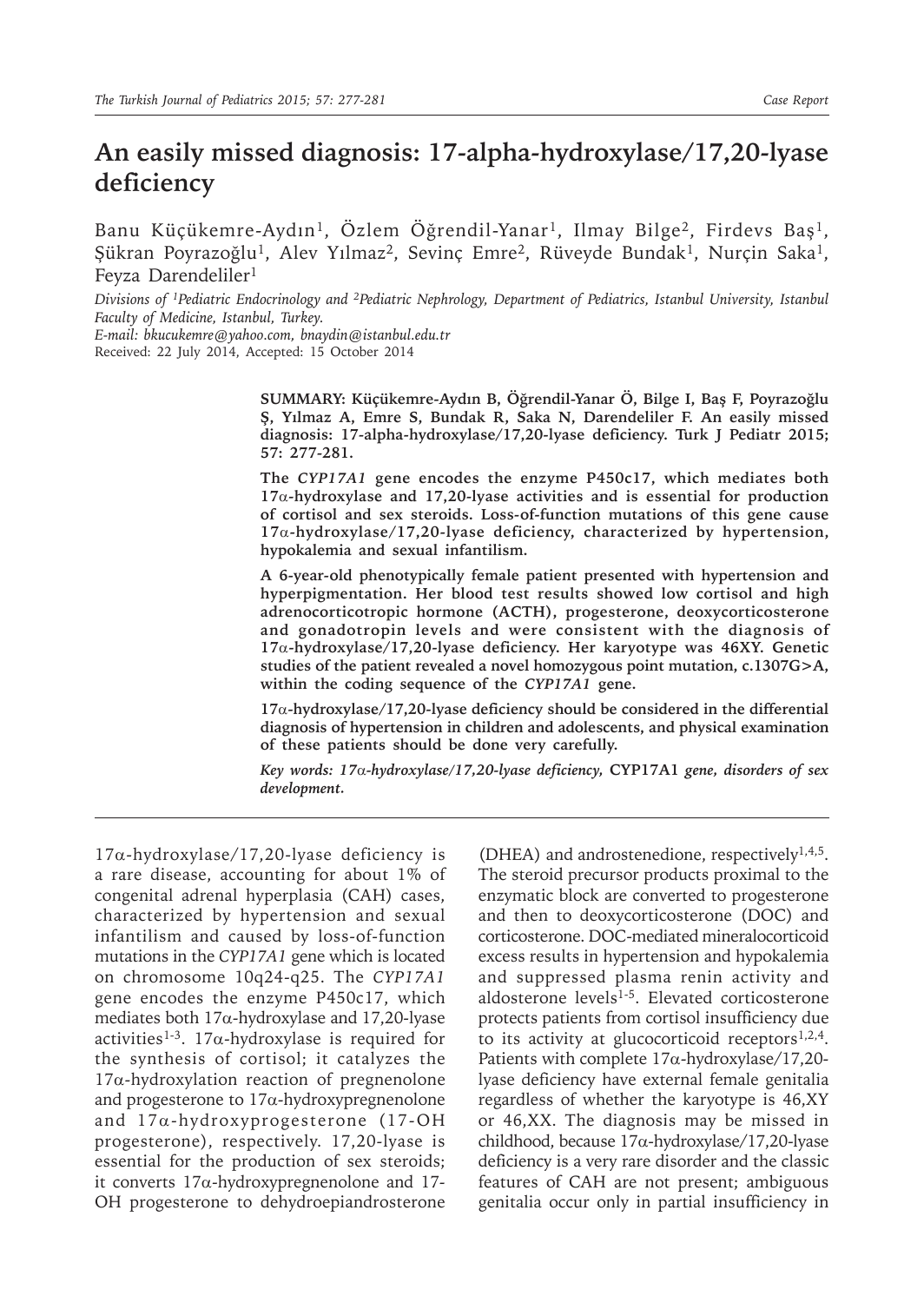|                              | Basal hormone<br>values | Peak values after<br>stimulation | Normal reference<br>(for basal values) |
|------------------------------|-------------------------|----------------------------------|----------------------------------------|
| $ACTH$ (pg/ml)               | 176                     | $\overline{\phantom{a}}$         | $0 - 46$                               |
| Cortisol $(\mu g/dl)$        | 1.8                     | 3.0                              | $5 - 25$                               |
| Progesterone (ng/ml)         | 7.5                     | 12                               | $0.1 - 0.35$                           |
| 17-OH progesterone $(ng/ml)$ | 0.64                    | 0.73                             | $0.03 - 0.9$                           |
| Androstenedione (ng/ml)      | > 0.3                   | > 0.3                            | $0.08 - 0.5$                           |
| $DOC$ (ng/dl)                | 313.8                   | 440.5                            | $7.0 - 49.0$                           |
| DHEA-S $(\mu g/dl)$          | 3.35                    |                                  | $9 - 72$                               |

|--|

ACTH: Adrenocorticotrophic hormone, DHEA-S: Dehydroepiandrosterone sulfate, DOC: Deoxycorticosterone

46,XY individuals. If blood pressure (BP) is not assessed during physical examination, delayed puberty may be the first sign of this disease. If untreated, 17α-hydroxylase/17,20-lyase deficiency may lead to serious complications <sup>1-5</sup>.

In this article we report a patient with 17α-hydroxylase/17,20-lyase deficiency who presented with hypertension. Molecular analysis of the *CYP17A1* gene revealed a novel c.1307G>A point mutation.

# **Case Report**

A 6-year-old girl presented to our outpatient clinic with headache and fatigue. She was born at term after a normal pregnancy to consanguineous parents with no known family history of disorders of sex development (DSD). She had mild mitral valve insufficiency revealed by echocardiography that was done when she was one year old because of perioral cyanosis. Annual cardiology follow-up was recommended. One year before her presentation to our hospital, hypertension was detected on her routine cardiologic examination and antihypertensive therapy was started. The family showed poor adherence to therapy and did not complete the recommended investigations for the definitive diagnosis. On physical examination in our outpatient clinic, her BP was measured as 160/100 mmHg, and she was admitted to the hospital for further investigation and therapy. Her height was 126.1 cm (1.9 SDS), and her weight, 23.4 kg (1.4 SDS). She had low-set ears, a small chin, long philtrum and dark skin color. Cardiac auscultation revealed normal first and second heart sounds and a 2/6 systolic murmur over the apical area. The external genitalia were recorded as normal pre-pubertal female. There

were no other abnormal findings on her physical examination.

Investigations including complete blood count, erythrocyte sedimentation rate, serum electrolytes, kidney function tests, thyroid hormone levels, urine test, urine catecholamine levels, electrocardiography, telegraphy, abdominal ultrasonography and renal Doppler ultrasonography were all normal. Echocardiography revealed mild mitral valve insufficiency with increased blood flow in the pulmonary artery branches and aorta, and mild increase in left ventricular septum thickness. Grade 1 hypertensive retinopathy was detected on ophthalmologic examination. Her 24-hour ambulatory BP monitoring showed a mean BP>99th percentile for her age and height. Her serum aldosterone level was high (836 pg/ml, normal: 10-160) and plasma renin activity low (0.32 ng/ml/hour, normal: 0.5-1.9). Antihypertensive treatment was started due to ongoing hypertension throughout the day and night and evidence of end organ damage.

Because of suppressed plasma rennin activity and high aldosterone levels, an endocrine disorder was suspected as the cause of her hypertension. Pediatric endocrinology consultation revealed that in addition to her dark skin color, there was prominent hyperpigmentation in her nipples, flexor areas and oral mucosa; additional tests were done. Her morning cortisol level was low and adrenocorticotrophic hormone (ACTH) level high; in addition, cortisol response was insufficient on the standard ACTH stimulation test (Table I). Her basal progesterone and DOC levels were very high and DHEA-S and androstenedione levels low (Table I). Her basal 17-OH progesterone level was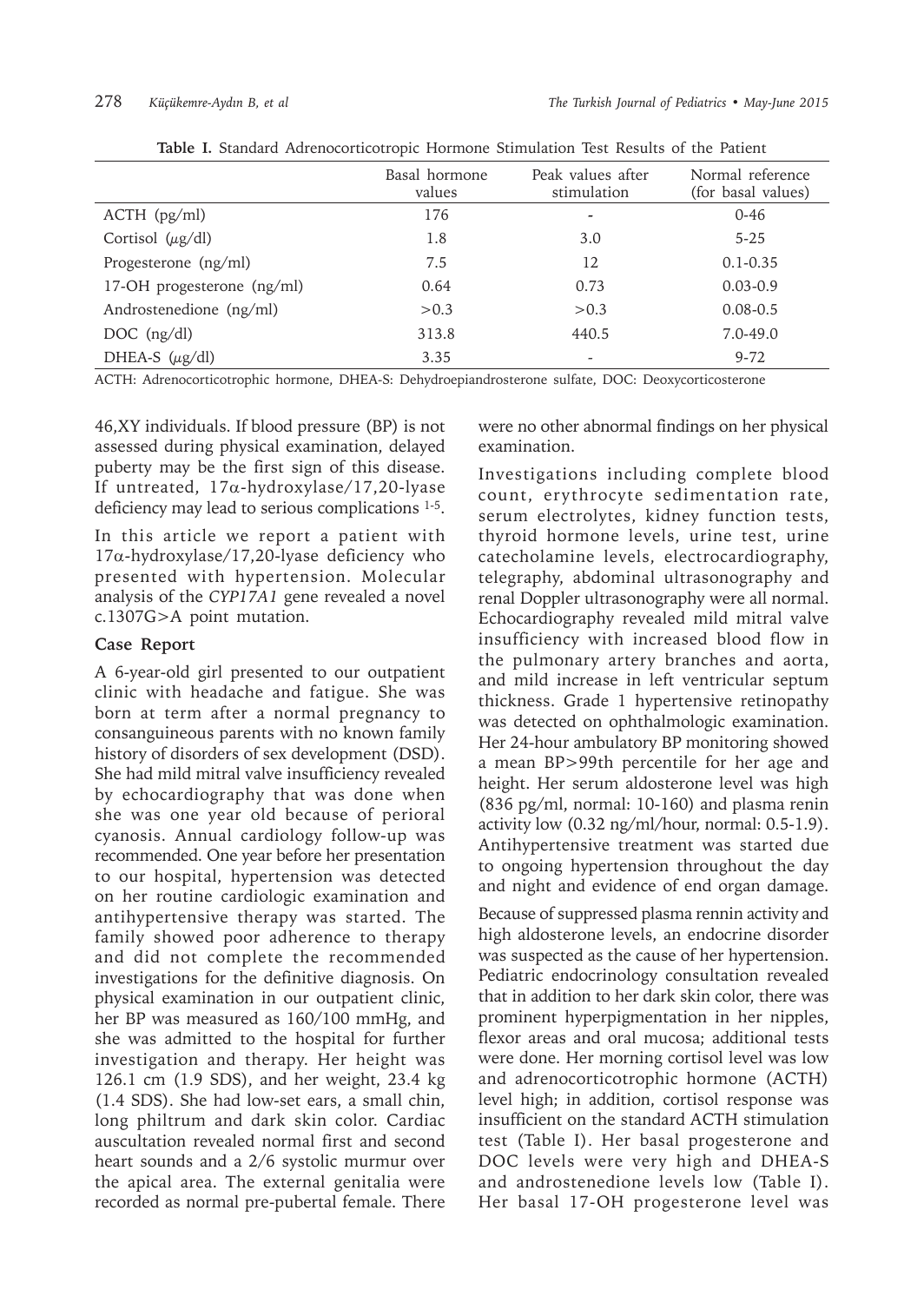normal, but the response to ACTH stimulation was negligible (Table I). Her gonadotropin levels were high (LH, 3.1 mIU/ml; FSH, 43.5 mIU/ml). Pelvic ultrasonography and pelvic magnetic resonance imaging showed that she did not have a uterus or Fallopian tubes; a lesion of 10x5 mm, compatible with a gonad, was seen on the right inguinal region. Her karyotype was 46,XY. Human chorionic gonadotropin (hCG) testing showed low testosterone, DHEA-S and androstenedione response, and high progesterone response to stimulation (Table II). The patient was diagnosed with 17α-hydroxylase/17,20-lyase deficiency; hydrocortisone treatment was initiated in addition to the antihypertensive therapy. Her hypertension required continuation of medication during her 6-year follow-up in the pediatric endocrinology and nephrology outpatient clinics in spite of her normal steroid precursor values under the steroid treatment. No other cause for hypertension could be found.

The patient's gender identity was assessed by a child and adolescent psychiatrist, and with the agreement of the pediatric endocrinology, child and adolescent psychiatry, pediatric surgery, radiology and genetic units, it was decided to leave the gender identity as female, and an orchidectomy was done. The extracted gonad's pathology was compatible with immature testis tissue.

All 8 *CYP17A1* exons of the patient's probands as well as those of her parents were PCR-amplified and directly sequenced (Universitätsklinikum Schleswig-Holstein, Campus Kiel, Germany). Genetic studies revealed a novel homozygous point mutation, c.1307G>A, within the coding sequence of the *CYP17A1* gene. This mutation leads to a substitution of glycine (an amphoteric

amino acid) for arginine (a basic charged polar amino acid) at position 46. Both parents were heterozygous for this mutation. This result was consistent with the diagnosis of 17α-hydroxylase/17,20-lyase deficiency.

# **Discussion**

Disorders of sex development are defined as congenital conditions in which development of chromosomal, gonadal or anatomical sex is atypical<sup>6</sup>. The most common causes of DSDs are CAH, androgen insensitivity syndrome and mixed gonadal dysgenesis $7-11$ . 17α-hydroxylase/17,20-lyase deficiency is a rare form of CAH; its true incidence is unknown, but may be around 1/50,000 to  $1/100,000$  in newborns<sup>1</sup>. Due to the rarity of this disorder, many doctors are not familiar with the symptoms, and there are many cases in the literature that were diagnosed at very late ages in spite of their characteristic symptoms2,3,5,12. Our patient was relatively fortunate in being diagnosed at the age of six, but her diagnosis had nonetheless been missed, since her hypertension had been detected one year previously; we may assume that the hypertension had started even earlier. Had her hyperpigmentation been noticed, the diagnosis of 17α-hydroxylase/17,20-lyase deficiency might have made before she was 6 years old.

Our patients' potassium levels were in low but within normal limits. Although her plasma renin activity was suppressed, her aldosterone concentration was high, making an accurate diagnosis using biochemical data difficult. Clinical and biochemical presentations of 17α-hydroxylase/17,20-lyase deficiency are highly variable; 10%–15% of patients are normotensive at diagnosis, and serum potassium

|                              | Basal hormone values | Values after hCG<br>stimulation | Normal reference<br>(for basal values) |
|------------------------------|----------------------|---------------------------------|----------------------------------------|
| Testosterone (ng/ml)         | 0.04                 | 0.06                            | $< 0.025 - 0.10$                       |
| DHEA-S $(\mu g/dl)$          | 0.1                  | 0.1                             | $9 - 72$                               |
| 17-OH progesterone $(ng/ml)$ | 0.60                 | 0.92                            | $0.03 - 0.9$                           |
| Progesterone (ng/ml)         | 0.6                  | 7.3                             | $0.1 - 0.35$                           |
| Androstenedione (ng/ml)      | < 0.3                | < 0.3                           | $0.08 - 0.5$                           |
| Estradiol $(pg/ml)$          | 5                    | 11.3                            | < 15                                   |

**Table II.** Human Chorionic Gonadotropin Test Results of the Patient

DHEA-S: Dehydroepiandrosterone sulfate, hCG: Human chorionic gonadotropin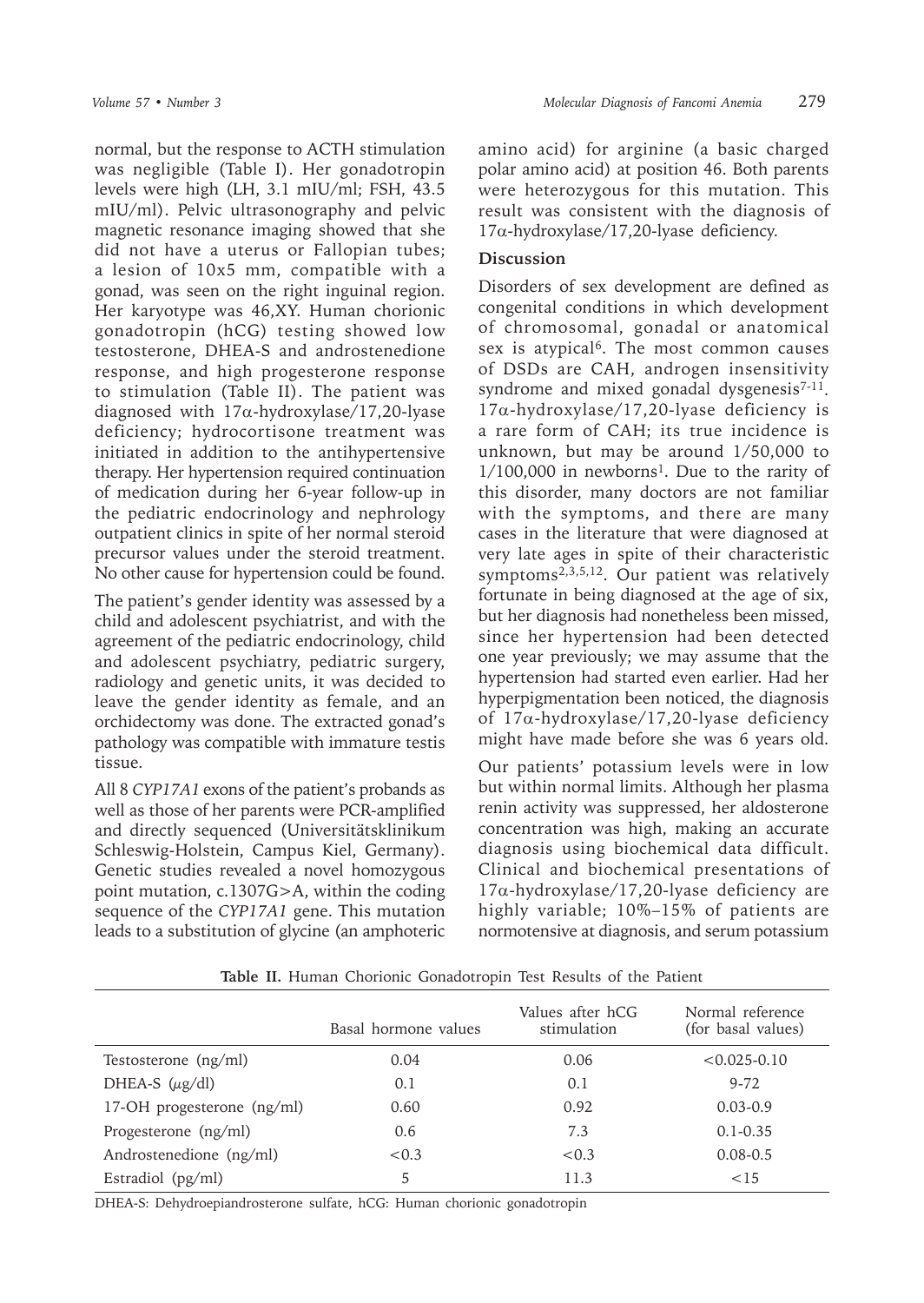and aldosterone levels can be diverse<sup>1,3,12</sup>. High aldosterone levels in 17α-hydroxylase/17,20 lyase deficiency are considered to be due to cross-reactions between aldosterone and other mineralocorticoid precursors that are massively elevated in this disorder3,12. Some authors also suggest that increased ACTH may lead to high aldosterone levels in these patients<sup>3</sup>.

More than 95 mutations in the *CYP17A1* gene have been identified in the Human Gene Mutation Database, including insertions, deletions, missense and nonsense mutations and splice site variants<sup>3</sup>. The phenotypic severity of this disease, including hypertension, hypokalemia and genital undervirilization in 46,XY subjects, varies depending on whether the activities of these enzymes are completely or partially lost, according to the type and localization of the mutation. Most mutations cause loss of function of both enzymes and impair gonadal and adrenal steroidogenesis together3,13. Our patient's clinical findings were compatible with loss of function of both 17α-hydroxylase and 17,20-lyase activities; genetic studies revealed a novel homozygous point mutation, c.1307G>A, within the coding sequence of the *CYP17A1* gene.

Treatment of the hypertension due to 17α-hydroxylase/17,20-lyase deficiency is glucocorticoid replacement delivered at a supraphysiological dose to suppress the mineralocorticoid precursor excess<sup>1,4</sup>. In the case of our patient, antihypertensive medication could not be discontinued at 6-year followup, despite her normal steroid precursor values under the steroid treatment. Shortterm steroid replacement generally normalizes mineralocorticoid precursors, potassium levels and BP in 17α-hydroxylase/17,20-lyase deficiency2,3,12. Sometimes, however, a longer period of glucocorticoid use is needed to normalize BP. If hypertension is diagnosed late, secondary renovascular pathologies can develop and may cause persistent hypertension<sup>1</sup>. Our patient was only 6 years old at the time of diagnosis, so it is not clear whether this was the reason for her persistent hypertension, but no other cause could be identified.

Psychosocial problems are common in DSD patients because of the gender identity issues involved. Psychosexual development is influenced by multiple factors such as

sex chromosome genes; timing, dose and type of androgen exposure; sex of rearing; social circumstances; and family dynamics<sup>14</sup>. Karyotype, gonadal function, phenotype, internal genitalia, potential for fertility and sexuality, risk of future malignancy and prenatal brain virilization are some of the many factors that should be taken into account when assessing gender in a child with DSD<sup>14</sup>. Each patient should be evaluated individually using a multidisciplinary approach, as in our case. Our patient was raised as female, and due to an enzymatic defect in a steroid pathway, she had no prenatal or postnatal brain virilization. After detailed psychiatric evaluation of the patient and the family, it was decided to leave the gender identity as female, and an orchidectomy operation was performed.

In conclusion, 17α-hydroxylase/17,20-lyase deficiency should be considered in the differential diagnosis of hypertension in children and adolescents, and physical examination should be done very carefully. Since the identification and early diagnosis of these patients is important for adequate management, BP measurement and assessment of pubertal status should be intrinsic parts of routine physical examination.

## **Acknowledgements**

The authors are grateful to Prof. Dr. P. M. Holterhus and PD Dr. F. Riepe (Universitätsklinikum Schleswig-161 Holstein, Campus Kiel, Germany) for performing genetic testing of the patient.

## **REFERENCES**

- 1. Kater C, Biglieri EG. Disorders of steroid 17 alphahydroxylase deficiency. Endocrinol Metab Clin North Am 1994; 23: 341-357.
- 2. Britten FL, Ulett KB, Duncan EL, Perry-Keene DA. Primary amenorrhoea with hypertension: undiagnosed 17-α-hydroxylase deficiency. Med J Aust 2013; 199: 556-558.
- 3. Kim YM, Kang M, Choi JH, et al. A review of the literature on common CYP17A1 mutations in adults with 17-hydroxylase/17,20-lyase deficiency, a case series of such mutations among Koreans and functional characteristics of a novel mutation. Metabolism 2014; 63: 42-49.
- 4. Auchus RJ. The genetics, pathophysiology, and management of human deficiencies of P450c17. Endocrinol Metab Clin North Am 2001; 30: 101-119.
- 5. Wang YP, Li J, Li JX, Zhao YJ, Zhang DY. Three novel CYP17A1 gene mutations (A82D, R125X, and C442R) found in combined 17α-hydroxylase/17,20 lyase deficiency. Metabolism 2011; 60: 1386-1391.